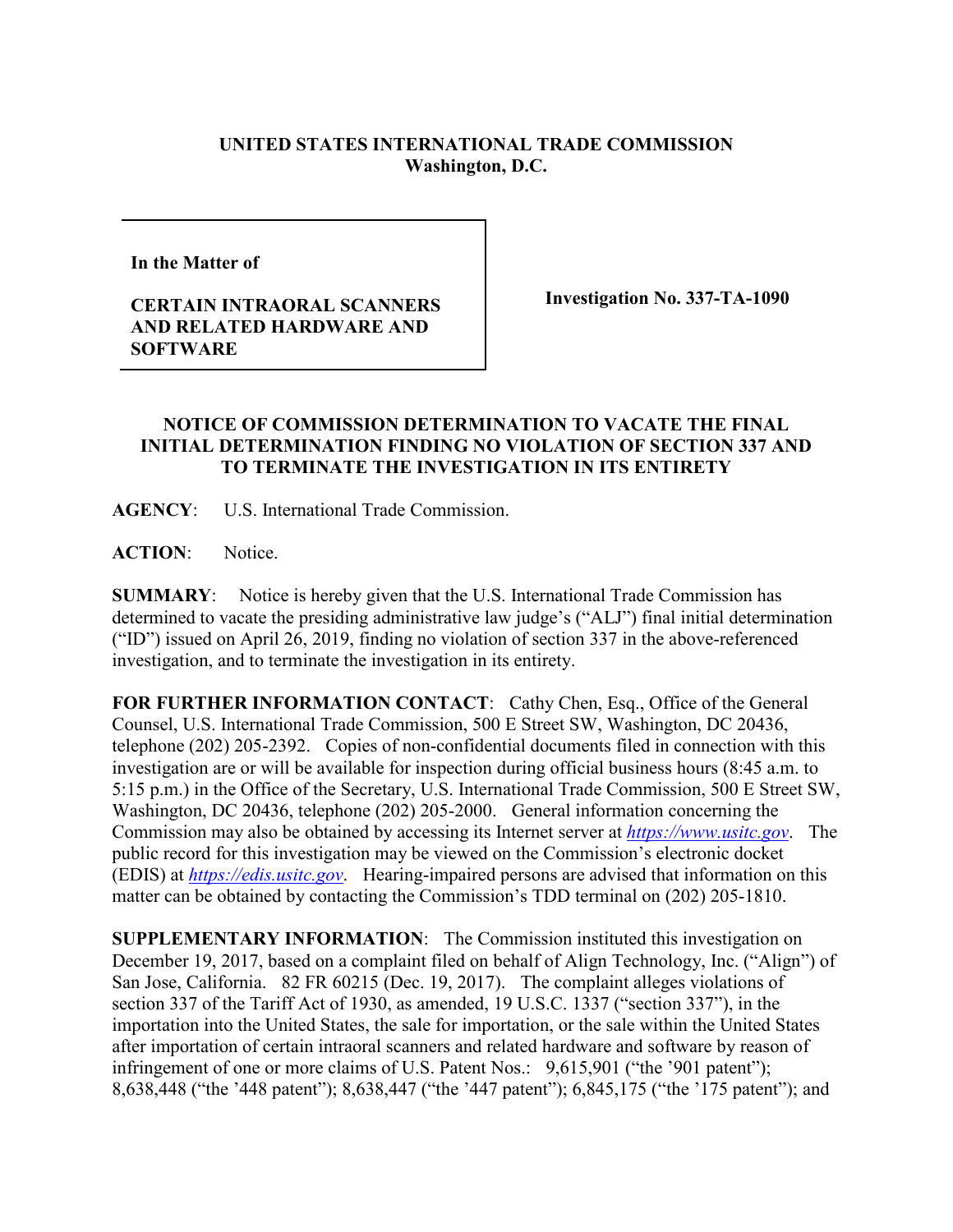6,334,853 ("the '853 patent").*Id.* The complaint further alleges that a domestic industry exists. The Commission's notice of investigation named as respondents 3Shape A/S of Copenhagen K, Denmark and 3Shape, Inc., of Warren, New Jersey. The notice of investigation was amended to add 3Shape Trios A/S of Copenhagen K, Denmark as a respondent. 83 FR 13782 (Mar. 30, 2018). The Office of Unfair Import Investigations is not participating in the investigation. The investigation was terminated as to the '853 and '175 patents and certain claims of the '447, '448, and '901 patents based on the withdrawal of Align's allegations. *See*  ID at 1-2.

On April 26, 2019, the ALJ issued the final ID, finding no violation of section 337 with respect to the '901, '448, and '447 patents. That same day, the ALJ issued her Recommended Determination on Remedy and Bonding. On May 13, 2019, Align filed a petition for review of the final ID, and Respondents filed a joint contingent petition for review of the final ID. The parties filed responses to the petitions on May 21, 2019.

On July 19, 2019, the Commission determined to review the final ID in its entirety.

Having considered the record of the investigation, including the parties' submissions to the Commission, the Commission decides as follows. The Commission "can issue only an exclusion order barring future importation or a cease and desist order barring future conduct," neither of which can issue as to an expired patent. *Texas Instruments Inc. v. U.S. Int'l Trade Comm'n*, 851 F.2d 342, 344 (Fed. Cir. 1988).

The '448 and '447 patents expired on August 5, 2019, which terminated the Commission's jurisdiction as to these patents and rendered the Commission's investigation with respect to these patents moot. *See id.*; 19 U.S.C. 1337(a)(1)(B)(i).

The '901 patent will expire on August 30, 2019, four days after the target date for completion of the investigation. Given the imminent expiration of the '901 patent, the ID's finding of no violation with respect to the '901 patent based on multiple grounds, and the schedule for Commission review established by the Commission's Rules of Practice and Procedure, the Commission finds that Align cannot obtain effective relief as to the '901 patent prior to its expiration. Even if the Commission were to reverse the ID in this investigation and find a violation with respect to the '901 patent, the Commission finds that it cannot grant relief as to the '901 patent before the patent expires given its long-standing procedures for determining the appropriate remedy and bonding, and for considering the public interest. Moreover, any exclusion order with respect to the '901 patent would likely not protect complainant from any injury until after the patent expires given that the ALJ recommended that no bond be imposed during the 60-day Presidential review period.

The Commission has therefore determined on review to vacate the final ID as moot, including the ID's finding of no violation of section 337 with respect to the asserted patents. The investigation is terminated in its entirety.